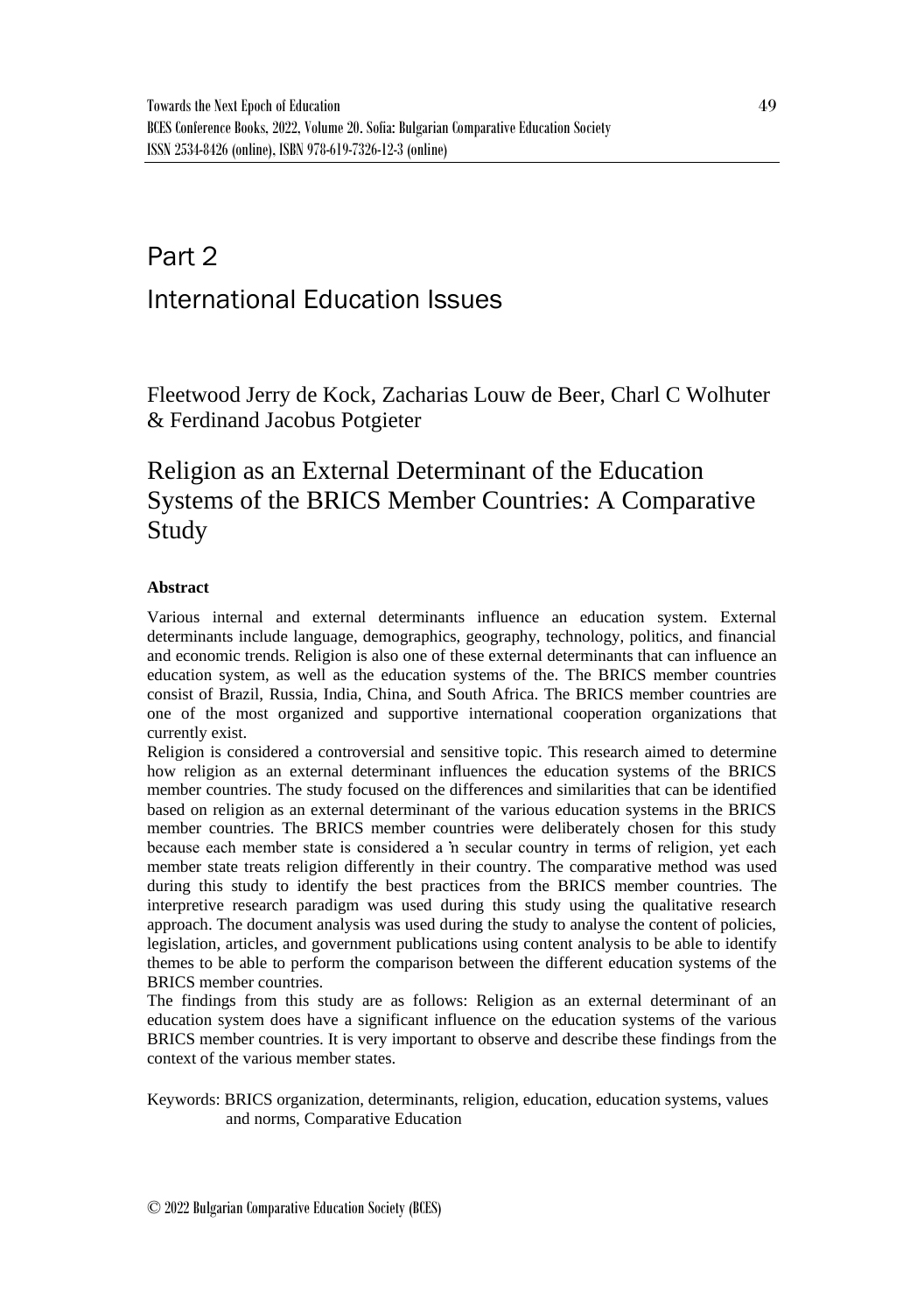### **Introduction**

Religion and education are considered important aspects of human society (Hungerman, 2013, p. 52). Religion has a significant impact on the outcomes of individuals' lives, for example, more generosity, a lower level of risky behaviour and these individuals have better health. In this study, the focus was specifically on the external determinant, namely religion and its influence on the education systems of each of the member states of the BRICS organization respectively. BRICS is an acronym for an organization of five growing national economies, namely Brazil, Russia, India, China, and South Africa. De Beer (2017, p. 1) emphasizes that the BRICS member countries have a co-operation agreement in various areas, including finance, health services and education. an Important area where the BRICS member countries work together in education. BRICS member countries still face several challenges in providing quality education even though the BRICS organization has put development strategies in place for education. One of the possible reasons for the mentioned challenges may be the different religions practiced in each of the BRICS member countries. Research results published by the Pew Research Centre (2016, p. 116) accentuate those various religions showed an impact on the establishment of schools, for example, Christian monks built libraries that helped with Latin, Greek and preserve Arabic writings and thus universities developed. In India, members of the Buddhist and Hindu monasteries were considered as the most educated persons in the country. In 2012, a study was launched by Wolhuter to determine the impact of religion on the South African education system by analysing ten countries' handling of religion in education. The following nine countries and one European region were used in the study by Wolhuter (2012) namely the United States of America, Western Europe, Armenia, Israel, Iran, Malaysia, Japan, Tanzania, South Africa, and Brazil. Baker (2019, pp. 42-43) indicated that religion cannot be left out in the education system, as religion has a significant influence on various parts of the education curriculum, even though there was a great cultural impact of the education revolution in the world. Because the BRICS member countries have a mutual co-operation agreement, a comparative study was needed to examine the different views of the different countries to identify possible best practices that can be applied by each of the five mentioned member countries within their respective education systems.

#### **Theoretical conceptual framework**

#### *BRICS organization*

The BRICS organization consists of five member countries, namely Brazil, Russia, India, China, and South Africa (De Beer, 2017, p. 1). The reason for the formation of this organization is, among other things, the cooperation about education and economy, in developing countries.

#### *Determinants*

Steyn et al. (2017, p. 23) describe determinants (contextual factors) as the factors that have a direct impact on the nature and functioning of a particular education system. The factors are divided into two categories, namely internal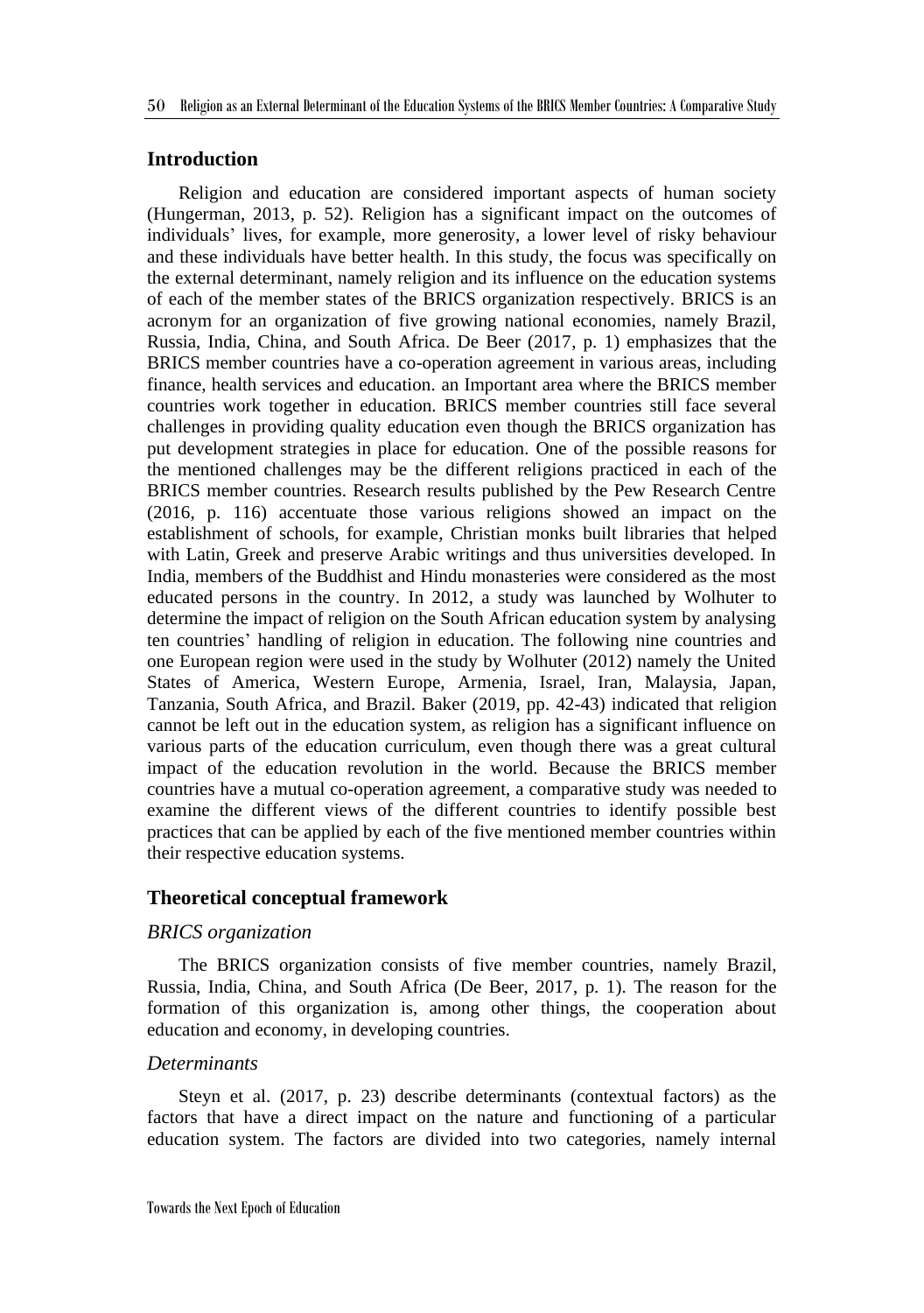(educational, historical, and reciprocal nature) and external factors (demographics, climate and geography, economics and science, politics, legislation, philosophy and language). This study focused on religion as an external determinant. According to Steyn et al. (2017, p. 10), the internal determinants are the forces and factors that are within a particular education system and the forces and factors that determine the current situation of the education system, while external determinants are the forces and factors that come from outside the education system that influences the education system.

#### *Education*

Education is defined as the deliberate, planned action whereby the educators enable the learners to acquire the desired competencies so that the learners can live out their calling in all facets of their lives (Steyn et al., 2017, p. 11).

#### *Education systems*

An education system can be defined as a framework or structure to effectively provide for the educational needs of a particular target group (Steyn et al., 2017, p. 15). Steyn and Wolhuter (2014, p. 56) define an education system as the structure where education is presented in an effective way to satisfy the needs of a group of people in a specific environment. In this study, the national education systems of the BRICS member countries were used to determine how religion as an external determinant influences the education systems.

#### *Religion*

The theory of religion is classified into two categories namely substantive and functional theory. The substantive theory focuses on the content and meaning that religion holds for man. The substantive theory emphasizes that people live out faith because their beliefs make sense if they retain values (Pals, 2006, p. 13). Edward Tylor and James Frazer are considered the founders of this theory of religion. The said scientists believed that religion does not consist of any supernatural revelation or miraculous events but can only be accepted from natural explanations and theories. Tylor and Frazer further believed that religion could be explained by examining how religion began so that religion could be perceived by its simplest form (Pals, 2006, p. 44).

#### **Research aims and objectives**

The primary research objectives of this study was to describe the nature of religion as an external determinant in the education systems of the BRICS member countries. The secondary research objectives were as follows. Firstly, to determine and analyse the differences regarding religion as an external determinant of the education systems of the BRICS member countries. The second objective was to examine and determine the differences regarding religion as an external determinant of the education systems of the BRICS member countries. Lastly, possible best practices regarding religion in the education systems of the BRICS member countries were identified. These best practices can then be applied by BRICS members states.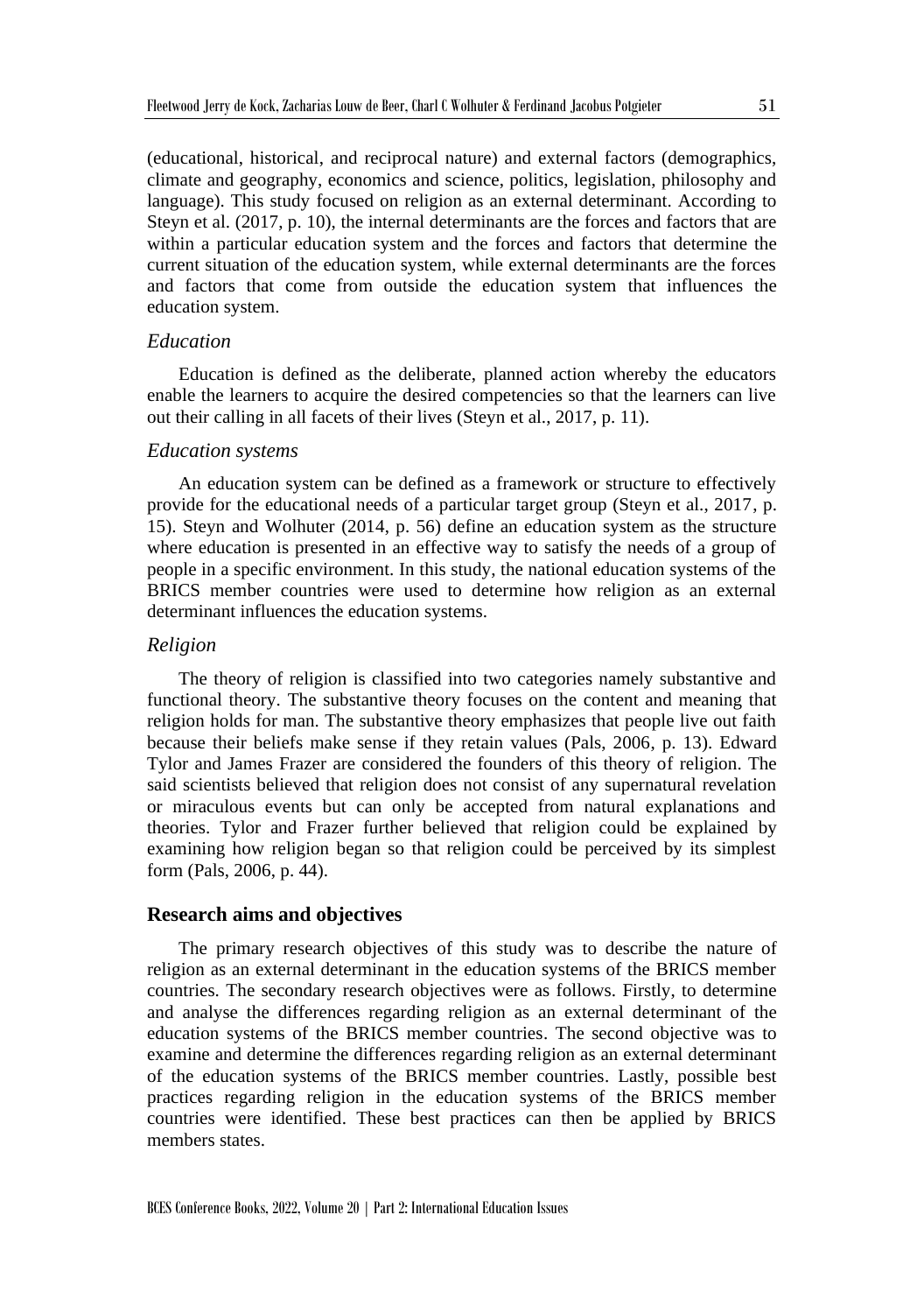#### **Research design and method**

Nieuwenhuis (2018, p. 52) explains a paradigm as a set of beliefs or assumptions about fundamental aspects of reality that give rise to a specific worldview. This scholar further emphasizes that a paradigm deals with the basic assumptions based on religion. The qualitative research approach was used in the study. Nieuwenhuis (2018, p. 52) states that qualitative research involves an open, flexible method without strict guidelines. Qualitative research deals with the indepth investigation of a set phenomenon.

#### *Sampling*

In this research, non-probability sampling was used. The purposive sampling in the non-probability sampling sphere is ideal for this study because the BRICS member countries are a supranational grouping that was deliberately selected for this study. Relevant documents on religion in the BRICS members states and its effect on education were sourced.

#### *Data collection*

Data were analysed and generated by analysing different documents along with relevant literature. Legislation and policy documents regarding religion of all five BRICS member countries were the emphasis for data collection in this research.

#### *Data analysis*

Document analysis is described as an appropriate method in comparative studies and for that reason, the document analysis was used in this study. According to Bowen (2009) and Dreyer (2016), the research questions in a study can be answered by studying the relevant documents and then interpreting them to gain the meaning and knowledge of the study.

#### **Findings**

The main reason for this study was to conduct a study that is comparative to determine the nature of religion as an external determinant of the BRICS member countries. Each member state of the BRICS organization's religious composition is unique and diverse and therefore significant differences and similarities have been found in the education systems of the BRICS member states.

# *Differences and similarities regarding the freedom of religion in the BRICS member countries*

Freedom of religion in BRICS member states is clearly defined according to each member state's Constitution and therefore every citizen has the right to this freedom. In practice, according to the literature, the citizens of certain countries, unfortunately, do not always have this right to freedom. Citizens may not convert to any other religion in certain parts of India. Of all the five member states, China's religious activities are controlled and restricted most and even most of all the countries in the world. Russia and India are also struggling with religious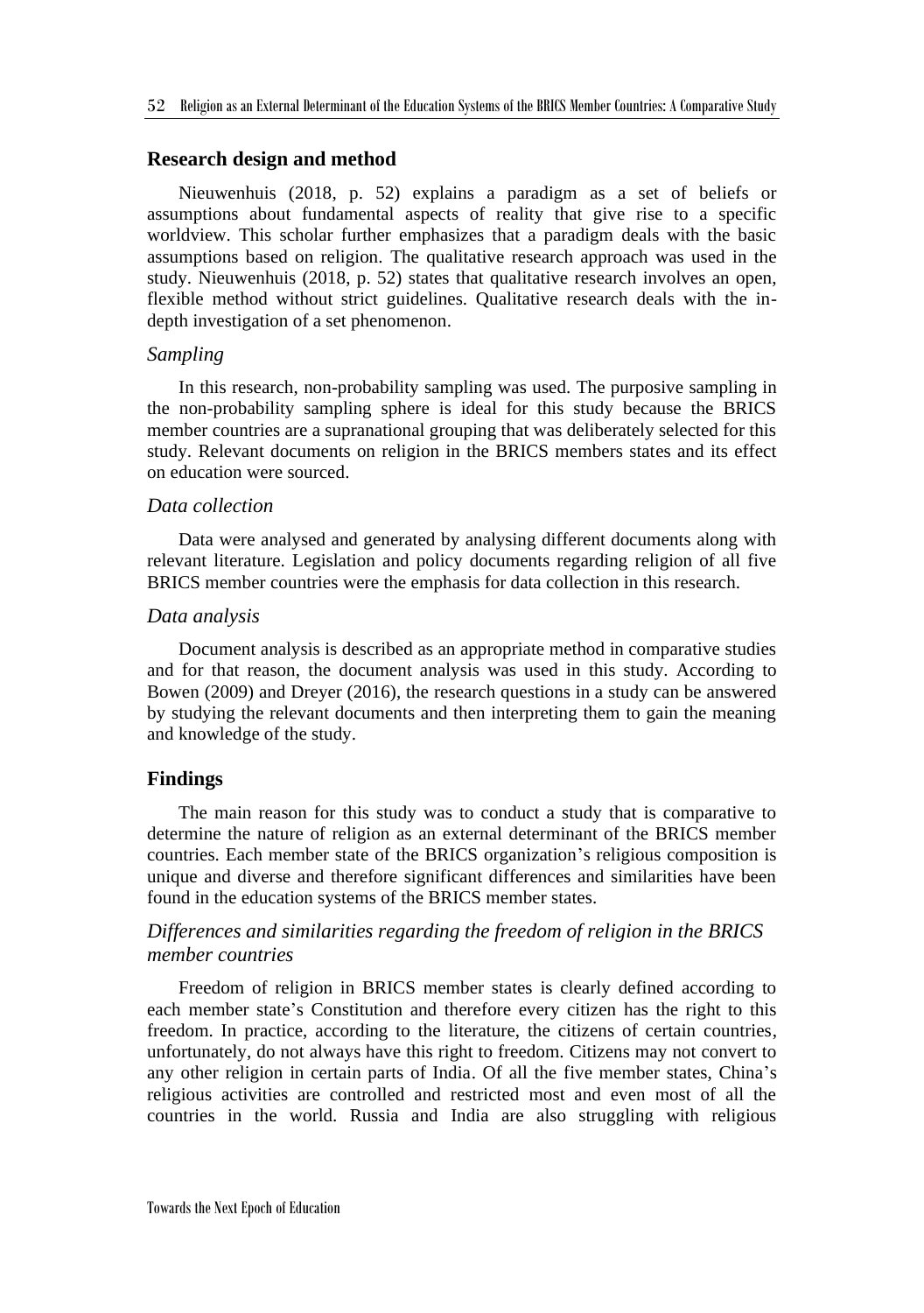restrictions by the state. South Africa and Brazil compared to Russia, India and China have significant and even less religious restrictions.

Minority groups regarding religion are experiencing significant opposition in Brazil, Russia, India, and China. Although Russia guarantees freedom of religion for all citizens, the minority groups are disadvantaged and even restricted in religious activities. Minority groups in Brazil, for example, the Afro-Brazilian groups do experience opposition to their religion. China finds itself in a unique situation as there are 55 minority groups in China. This situation poses potential problems for the Chinese government as all the ethnic groups' freedom of religion must be taken into account. South Africa did experience religious restraint during the COVID 19 pandemic in 2020, but religious restraint, in general, is relatively rare.

# *Differences and similarities regarding the religious composition in the BRICS member countries*

All five BRICS member states are considered multi-religious countries. Each type of religion has its challenges, as each religion has its rituals and views, and all five BRICS member states must take these rituals and views into account because of their Constitution. Only Russia's and India's Constitution clearly states that these two countries do not give one religion preference over the other (secular in nature). In India, the Hindu religion is mainly practiced. Most of the Chinese population consider themselves atheists but Taoism also plays an important role in Chinese society. In South Africa, Russia, and Brazil the various forms of the Christian religion are most practiced in these countries (Christianity, Orthodox Catholic and Roman Catholic). Although all five BRICS member states are considered multireligious countries, there is one type of religion that is preferred in each country namely Roman Catholic (Brazil), Orthodox Catholic (Russia), Hinduism (India), Atheism (China) and Christianity (South Africa). From the latter statement it can be deduced that even though the five BRICS member countries are regarded as multireligious countries, the majority religion does have a greater impact (especially in schools) compared to that of minority religions.

# *Differences and similarities regarding religion as a curricular activity in the education systems of the BRICS member countries*

Religion is dealt with significantly differently in the education systems of the BRICS member states. In the Indian and Chinese schools, no religious activities are allowed according to the respective constitutions, while any religious activities may take place in the Brazilian, Russian and South African schools, provided that the activities comply with various guidelines. Essentially, any religious activity is offered only in primary schools in Brazil, provided attendance is voluntary. Religion in the Brazilian schools is influenced by the Roman Catholic religion and this event could be detrimental to the minority groups in Brazil as not all religions' views are taken into account. According to Russian law, learners in Russia have the free choice to choose the religious module in which he or she wants to be taught. In Russian schools, the latter legislation is not always implemented correctly, as the school's resources determine which module the learners should take. The latter handling of religion causes unhappiness among the learners and parents as they do not have the free choice about which religious module they want to be taught.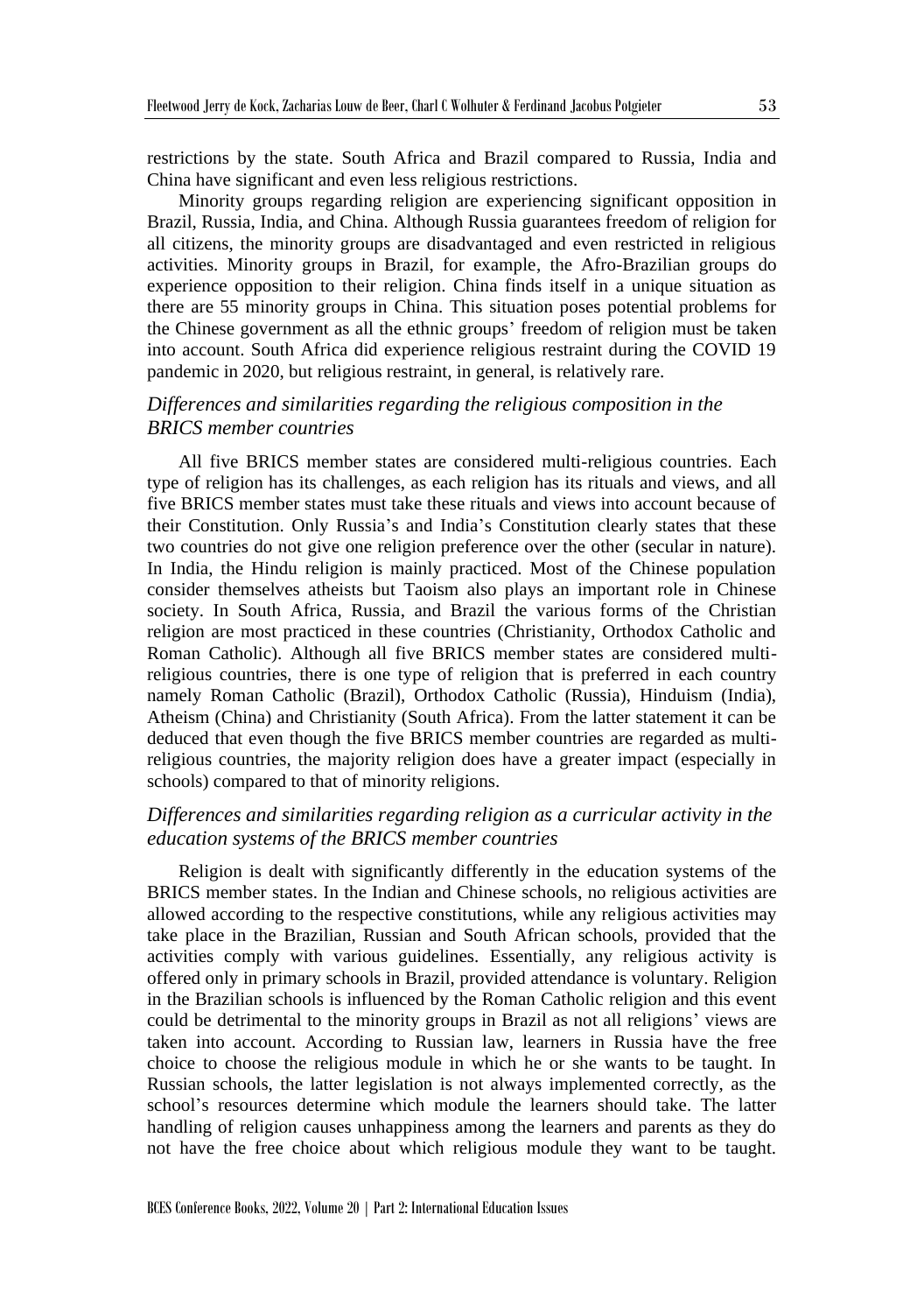Chinese law clearly states that no religious activity may take place in public schools, yet the ruling party of China wants to establish atheist principles in their learners in schools. China has the most ethnic groups compared to the other BRICS member countries. According to legislation and policies, minority ethnic groups derive several advantages over schools. The ethnic groups pose several challenges for the government of China as all the ethnic groups' views in their education systems have to be taken into account. Various documents, including the South African Schools Act number 76 of 1996, the CAPS (2011) and education policies of the various provinces, provide clear guidelines on how religion may be dealt with in the South African schools. In South Africa, Religious Studies is offered as an elective to provide learners with the necessary knowledge of different types of religions worldwide. All learners in South Africa are exposed to the concept of religion through a subject namely Life Orientation. Teachers in South Africa have the challenge of respecting all kinds of religions and not preaching their views on religion. This challenge of respecting all religions can lead to conflict in schools, as learners may feel discriminated against if one type of religion is singled out during a hall opening. The Indian government is experiencing opposition from the minority groups regarding religion in schools as certain religions enjoy preference about the compilation of academic textbooks. This preferential treatment of religion is contrary to the Indian constitution, as no religion may be singled out or discriminated against. The preference given to a particular religion in textbooks may result in a possible negative effect on the education system of India.

# *Differences and similarities regarding the legal framework of religion in the education systems of the BRICS member countries*

Regarding religious policy, there is a clear distinction between the five BRICS member countries. In China and India, there is no official religious policy in their education system as no religious activities may take place in public schools. Only education laws in Brazil and Russia stipulate those religious activities may take place in schools, but no official religious policies are applied in the education systems of the latter two countries. Although India should not experience problems regarding religion in its schools, there are still problems. The South African constitution provides clear guidelines that religious activities may take place in public schools. As the South African schools allow religious activities, various problems arise in the education system. The governing bodies of schools in South Africa are confronted with challenges regarding religion, as they are responsible for the religious ethos of the school.

# *Differences and similarities regarding the influence of society on religion in the education systems of the BRICS member countries*

Religion has a significant impact on the education systems of all five BRICS member countries. Religion in Brazil among the minority groups causes violence because they are discriminated against. Currently, there is a significant increase in discussions and contradictions regarding the constitutional inclusion of religion in schools and the controversial inclusion of gender and sexual issues in the standards and policies in Brazilian schools. In Russia, the four traditional religions are singled out. Minority groups regarding religion that are not part of the four traditional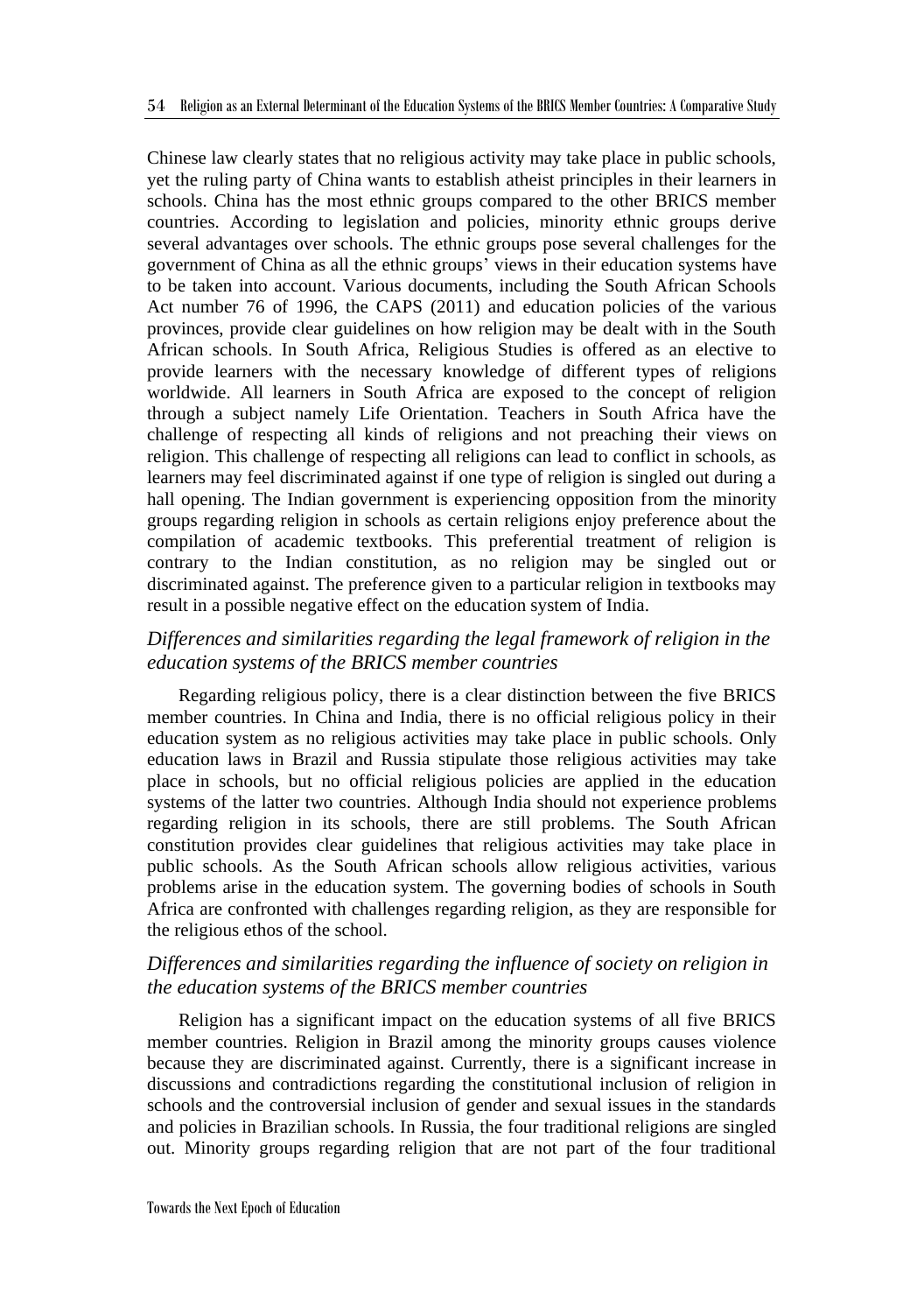religions are strictly controlled by the Russian government. This handling of religion is causing unhappiness among the people of Russia. The Islam religion which is considered by Russia to be one of its religions is restricted in schools as Muslim traditional clothing is banned in schools. The Chinese government finds itself in a unique situation as China has 55 minority groups and all the groups must have access to education. The majority religion in China is Atheism which is subtly made visible in government by schools by teaching some of the principles of Marxism-Leninism-Maoism which is contrary to the Chinese Constitution that no religion may take place in public schools. This action can cause potential conflict among society. South Africa is currently experiencing a morality crisis due to religion. About 60% of the total population of South Africa indicated that they attend some religious activity weekly. From these statistics, likely, the moral behaviour of South Africans is strongly influenced by the attendance of religious activities. From the above information, it can be deduced that teachers in South African schools experience challenges concerning moral values. Because only 60% of the population attends a form of religious activity every week, it is a difficult task for the teachers to guide the learners on the right path due to the close connection between religion and human moral values. In India, the population is experiencing challenges regarding different types of religions. The conflict has arisen over the years between the Hindu and Islamic religions. This conflict is proof that the Constitution of India is not made into practice. All religions in India have the right to freedom but the legislation is a big challenge for the Indian government as the people do not respect all the different types of religions. In line with the latter statement, more people in India are being killed due to differences in religions. The conflict is of great concern to the Indian government. Along with the conflict, India is facing major challenges regarding human development status because parents do not want to place their children in a modern education system. As parents in India do not agree with the current education systems in terms of religious principles, the action causes a vicious cycle that causes learners to show low literacy levels which means that they cannot get educated. These learners cannot escape from their current situation which has an infinite negative cycle for the learners.

#### **Conclusion**

The findings from this study are as follows: Religion as an external determinant of an education system does have a significant influence on the education systems of the various BRICS member countries. It is very important to observe and describe these findings from the context of the various member states. Best practices have been proposed to try to improve the influence of religion as an external determinant on the education systems of the BRICS member countries, but it is not part of this article.

#### **References**

Baker, D. P. (2019): The great antagonism that never was: unexpected affinities between religion and education in post-secular society. *Theory and Society*, 48, 39-65.

Bowen, G. A. (2009): Document analysis as a qualitative research method. *Qualitative Research Journal*, 9(2), 27-40.

BCES Conference Books, 2022, Volume 20 | Part 2: International Education Issues